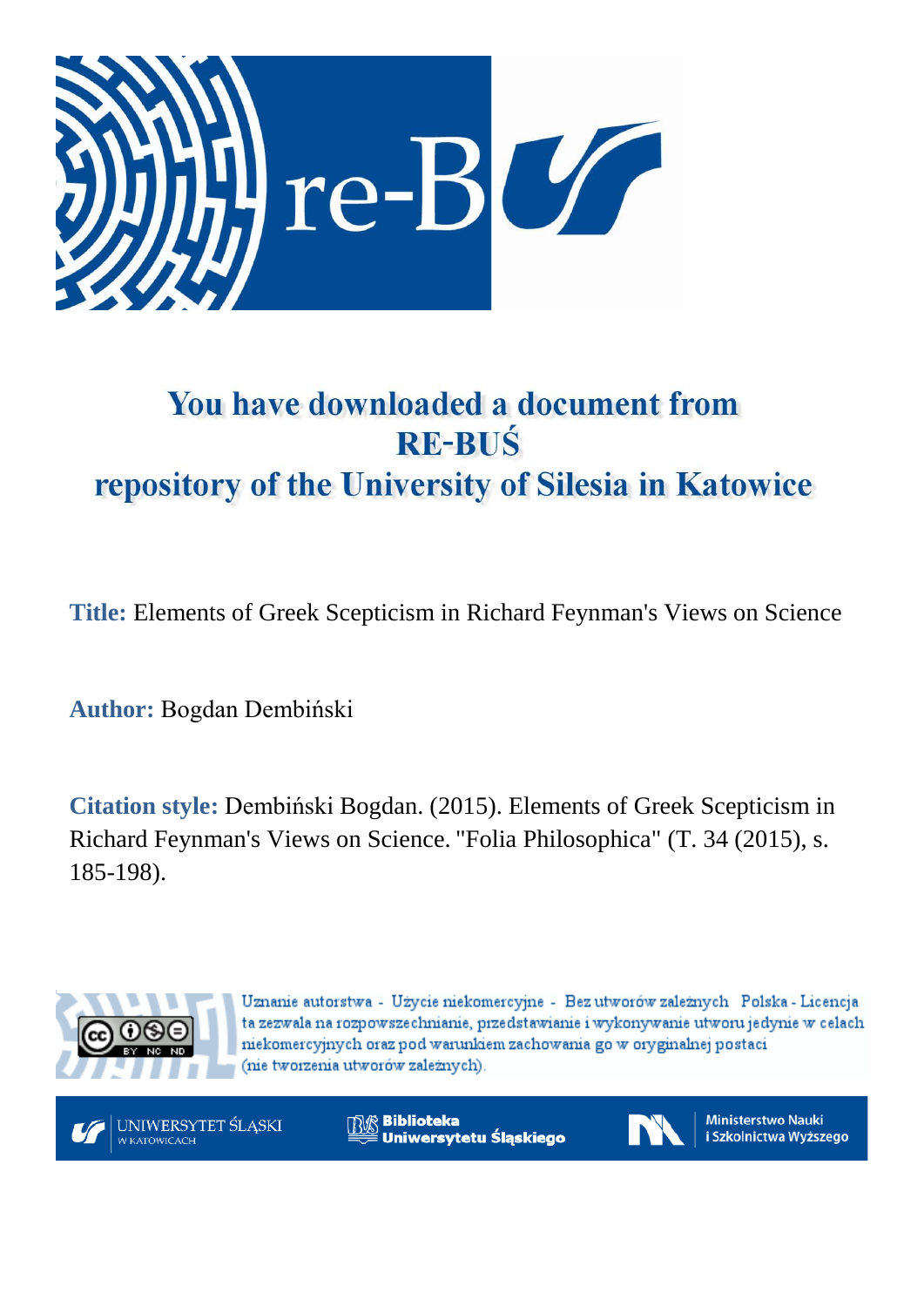*Folia Philosophica* 34 ISSN 2353-9445 (online) ISSN 1231-0913 (print)

### Bogdan Dembiński

## Elements of Greek Scepticism in Richard Feynman's Views on Science<sup>1</sup>

**Abstract:** The article considers some aspects of Richard Feynman's philosophy of science. The basic assumptions of Feynman's views on science refer back to the tradition of Greek scepticism. Interestingly, Feynman was probably unaware of this relation, still he became an outstanding modern continuator of this tradition. The analysis is based on Feynman's lectures included in *The Character of Physical Law*.

**Keywords:** philosophy of science, Richard Feynman, criticism, scepticism, ancient scepticism, epistemology, continuity of philosophical tradition

Richard Feynman, as an outstanding physicist, is well-known to all those interested in the natural sciences. He is less known, however, as a philosopher of science, who proposed a series of intuitions, the roots of which go back to the ancient tradition of skeptical philosophy. The problem is all the more interesting as Feynman himself never seemed to notice this connection. A commentator interested in the history of science must consider this situation unusually interesting, despite the fact that most philosophical views in the history of European science have their sources in ancient Greece. In R. Feynman's case, the situation is all the more interesting due to the fact that his attitude towards philosophy was, gently speaking, distanced. This could be one of those cases, however, when declarations do not always match up with the true

<sup>1</sup> R. Feynman, *The Character of Physical Law* (Cambridge: Massachusetts Institute of Technology Press, 1965).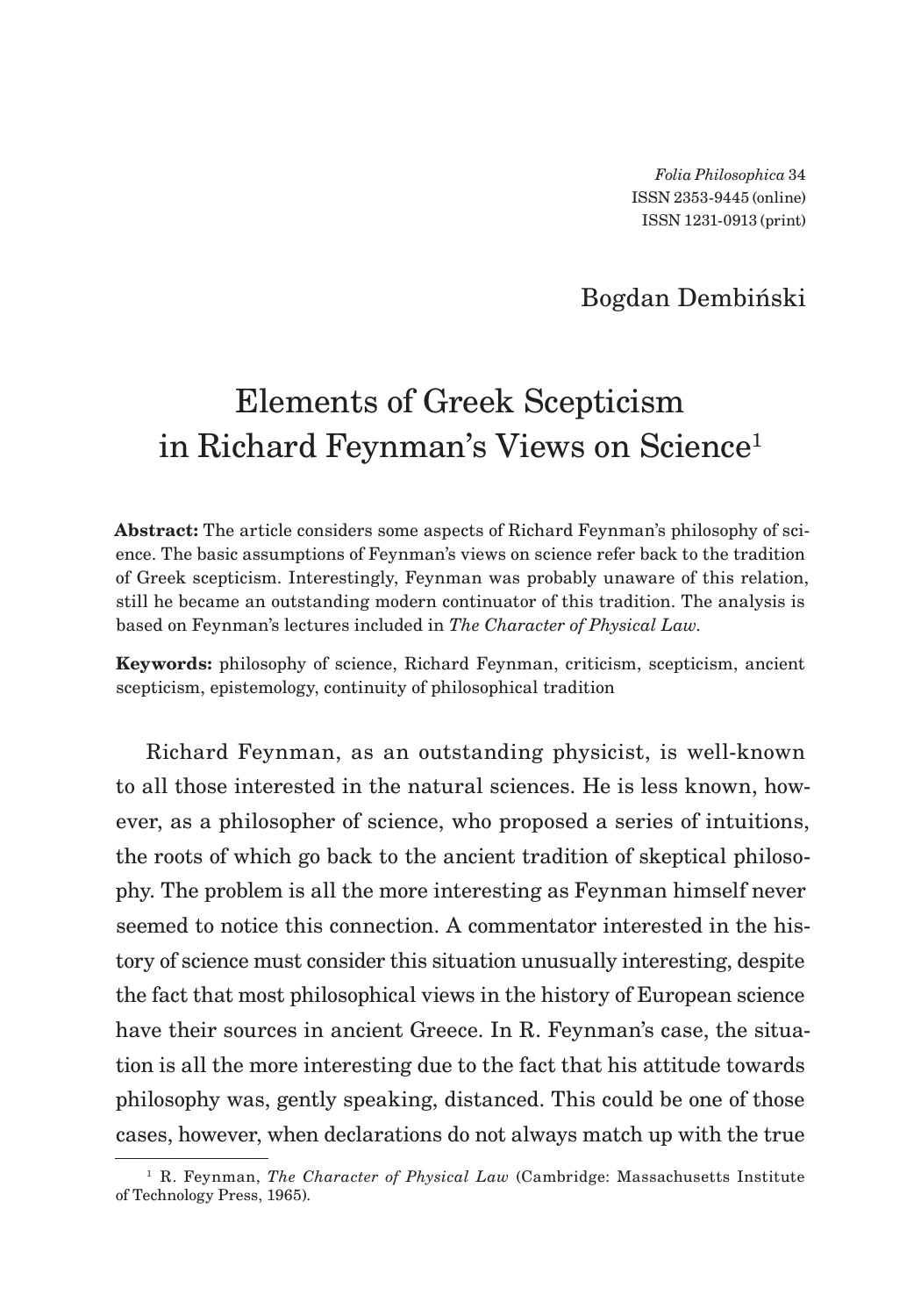intentions of those who express them. I hope that the reflections I present will to some degree shed light on this issue.

The present reflections are the result of analyses of the thoughts R. Feynman presents in his text "Seeking New Laws."2 It was published in a collection of articles entitled "The Character of Physical Law," preceded by an introduction by Paul Davies. In it, R. Feynman presents his convictions concerning the understanding and possibility of describing nature. Reflecting on the way of understanding the basic laws and principles of physics, he comes to the conclusion that these laws and principles do not say what nature itself is like, but show us only what our present understanding of nature is.<sup>3</sup> Feynman asserts that it surprises us every time with the richness of new situations that appear with the development of science and research techniques, which creates difficulties in achieving a full picture of nature. Even when we attempt to tie all the principles together (the laws of symmetry, theory of relativity, and principles of quantum mechanics), it turns out that there are too many of them or that they contradict one another. R. Feynman cites the example of quantum mechanics and the theory of relativity. We try to tie these two great theories together. We are unable to do so, ending up with infinity in our calculations, and "how can we say that infinity agrees with nature?"<sup>4</sup> This implies that our knowledge of nature is limited and teaches caution with regard to the conviction about our ability to cognize nature in a final way. In a philosophical sense, this conviction is in agreement with the position of ancient skepticism. The latter asserts that we only have access to expressions of nature (phenomenons), not to nature itself.5 Nature manifests itself only through certain expressions, never

<sup>2</sup> R, Feynman, "Seeking New Laws," in: *The Character of Physical Law*, pp. 149–173.

<sup>3</sup> R, Feynman, "Seeking New Laws," p. 157.

<sup>4</sup> R, Feynman, "Seeking New Laws," p. 163.

 $5$  "And when we question whether the external object is such as it appears, we grant that it does appear, and we are not raising a question about the appearance but rather about what is said about the appearance; this is different from raising a question about the appearance itself." Sextus Empiricus, *Outlines of Pyrrhonism*, Book I, 10, trans. B. Mates (New York, Oxford: Oxford University Press, 1996).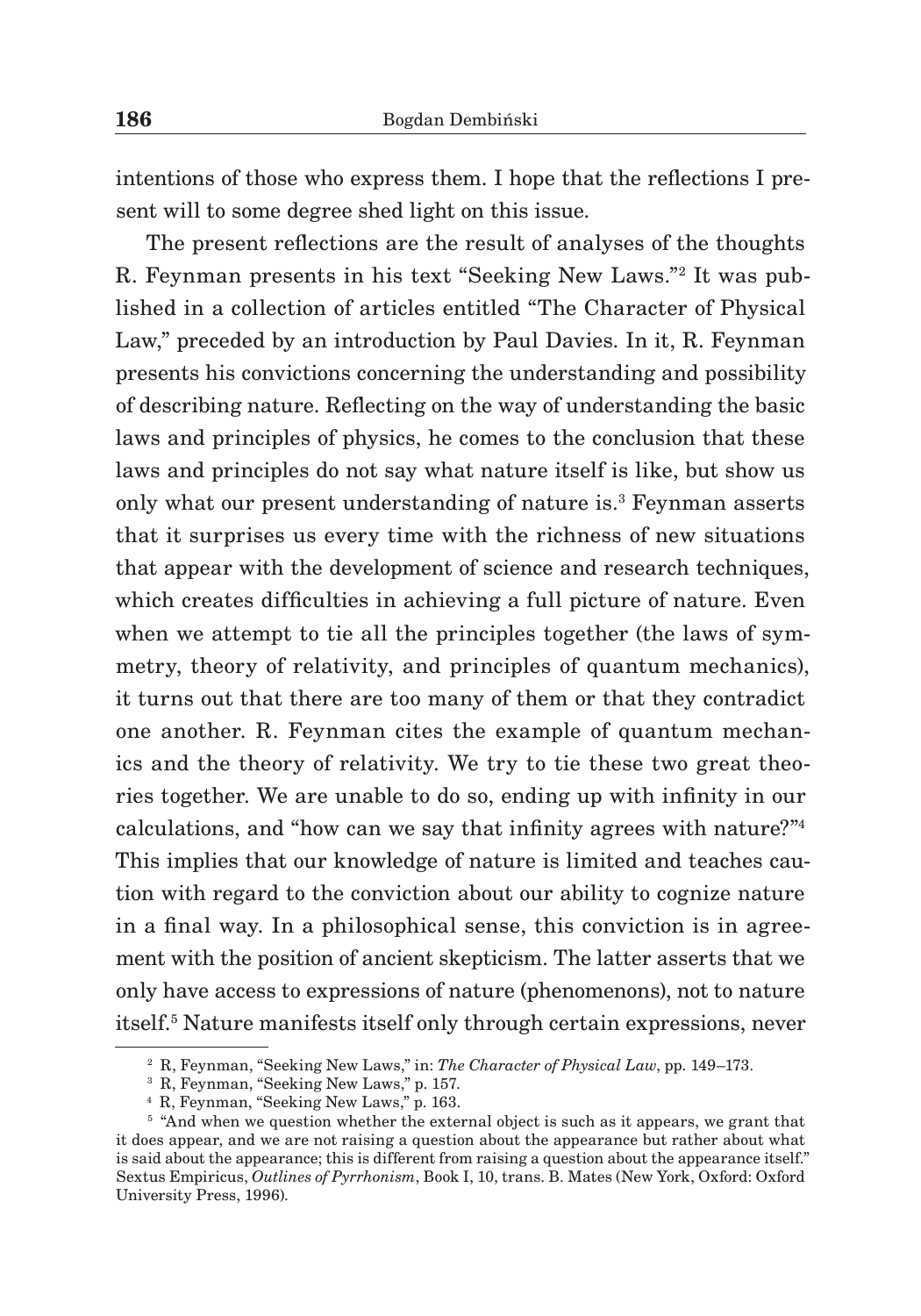unveiling its essence. This implies the necessity of coming to terms with an incomplete description of nature. It results from two sources: limitations of the way nature presents itself and the limitations stemming from the cognizing subject. The first type of limitation concerns the conviction that reflections on the essence of being lack sense, because being itself is never accessible to us. We cannot, then, say anything about the nature of being, as the phenomena we have at our disposal only tell us about the ways nature expresses itself, not about what it is. $6$  The nature of being, according to the skeptics, is indistinguishable (*adiphora*). For this reason, we cannot make any statements about it that would refer to the categories of truth and falsehood. In this sense, they can also say that nothing truly exists (*meden einai te alētheia*), having in mind the essential inaccessibility of nature.<sup>7</sup> The second of limitation results from the cognitive functions of the subject, which is based on the spectrum of the cognizability of phenomena by the senses and the intellect. The senses create images of the world depending on their state and level of perfection, as well as on the situation in which the cognizing subject finds himself. The intellect is dependent on the premises and methods of reasoning, which are unerring.<sup>8</sup> The result of such limitations is the assertion that reaching the nature of phenomena, their essence, is impossible. What remains is only the description of the way in which nature appears to our limited senses and intellect. For this reason, the skeptic is required to assert that nothing "is" more than anything else, no thing is to a greater degree such, than another.<sup>9</sup> The final result of accepting such a position is the conviction that no final judgments can be made about the nature of things, nor can we describe what this nature is like.

<sup>6</sup> "We do not investigate nature to make judgments with unmoving conviction about any of those things, about which judgments are made in the field of natural science […]," PH I, 18–19.

<sup>7</sup> Diogenes Laertius, *Lives of Eminent Philosophers*, IX, 61.

<sup>&</sup>lt;sup>8</sup> The justification for this is a series of arguments proposed by Ainesidemus and Agrippa.

<sup>&</sup>lt;sup>9</sup> "We should not conjecture [...] saying of each and every thing that it no more is this then is not, or both is and is not, or neither is nor is not […]." Aristocles, apud Eusebius, *Praeparatio evangelica*, XIV, 18, 3n.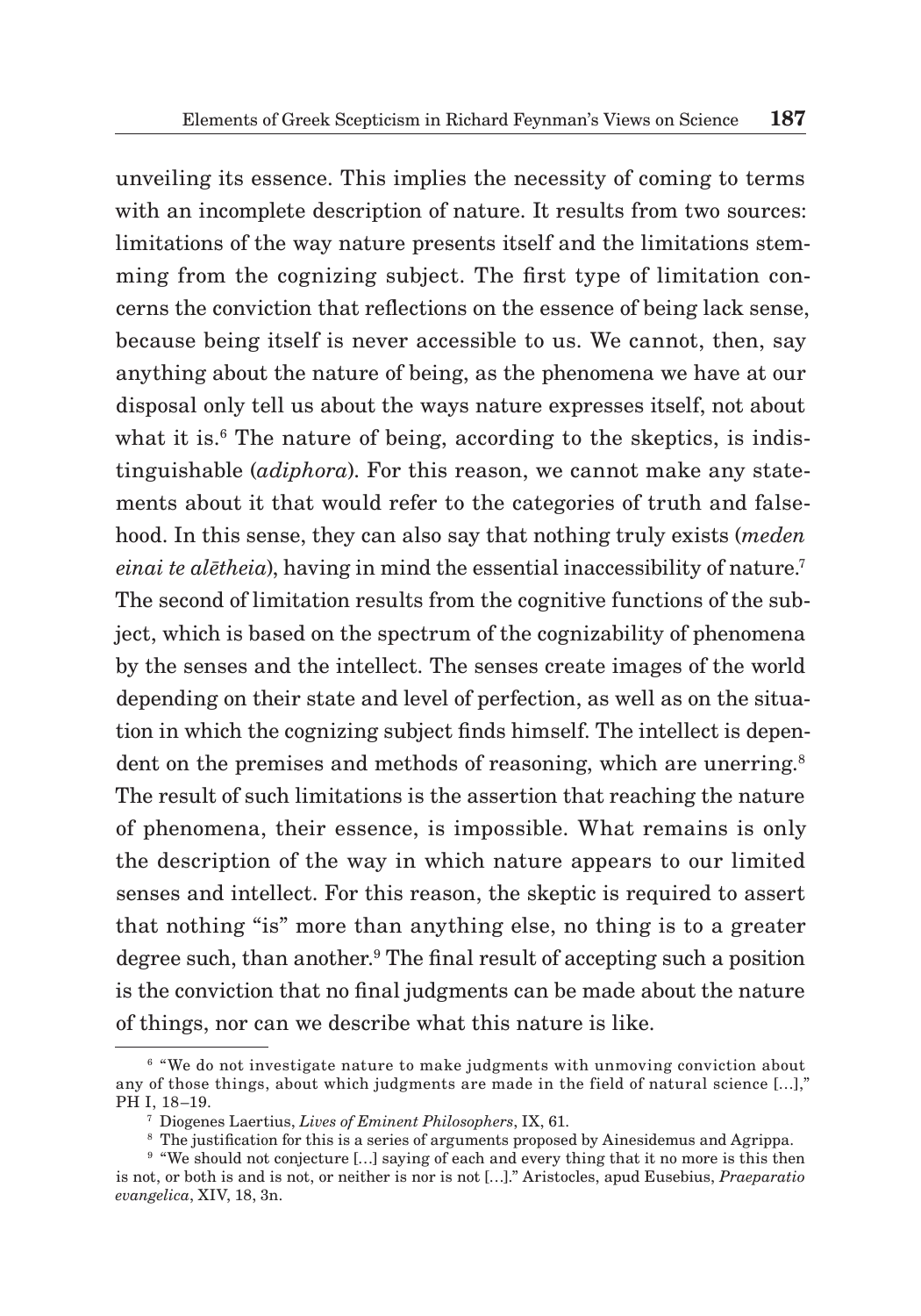When we look at R. Feynman's views, we get the impression that he would agree with many of the skeptics' theses. Above all, this concerns the conviction that we do not know what the essence of nature is, even when it seems to us that we have discovered the principles that govern it. For, when we attempt to construct a coherent picture of the whole according to these principles, we stumble upon problems that are unsolvable; R. Feynman calls them contradictions. He again cites the example of quantum mechanics and the theory of relativity:

In addition to these particles we have all the principles that we were talking about before, the principles of symmetry, of relativity, and that things must behave quantum mechanically; and, combining that with relativity, that all conservation laws must be local. If we put all these principles together, we discover that there are too many. They are inconsistent with each other. It seems that if we take quantum mechanics, plus relativity, plus the proposition that everything has to be local, plus a number oftacit assumptions, we get inconsistency, because we get infinity for various things when we calculate them  $[...]$ <sup>10</sup>

 For decades, attempts at connecting quantum mechanics and the theory of relativity have not given coherent results. Therefore, either one of the theories is false, or both are false and new theories must be sought. We cannot exclude the possibility that reality is so rich that it cannot be explained with the help of one coherent theory. Neither can we exclude the possibility that nature reveals itself in "layers," and we only have access to the "layer" that is presently available to us. For skeptics, from this follows the conviction that final judgments regarding the way nature exists must be suspended. For R. Feynman, this is the basis for his assertion that the wish for the creation of a uniform theory and assertion about the existence of one coherent world is an illusion, which can be compared to the situation in which the tail wags the dog, instead of the other way around.<sup>11</sup> Feynman states:

<sup>&</sup>lt;sup>10</sup> R. Feynman, "Seeking New Laws," pp. 162-163.

<sup>11</sup> R. Feynman, *The Character of Physical Law*, p. 175.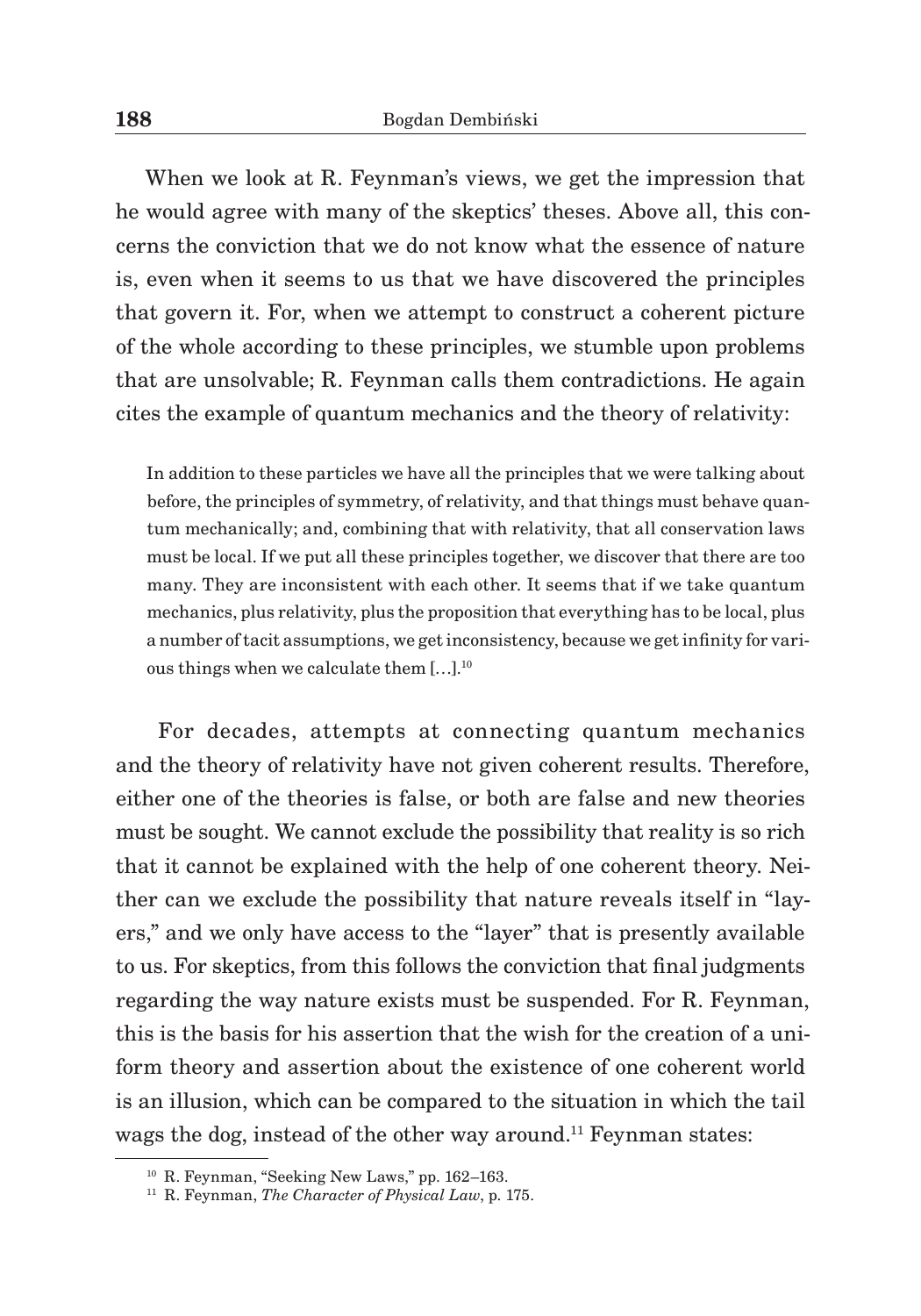I do not think that you can get a general theory of everything from arguments about consistencies<sup>12</sup> [...] there is always some phenomenon which has just been discovered, which is very hard to measure, and which disagrees; and as soon as you have the explanation ofthat one there is always another one, and it gets slower and slower and more and more uninteresting.<sup>13</sup>

Then, philosophers will appear on the scene and the situation will become even more difficult. Feynman writes:

The philosophers who are always on the outside making stupid remarks will be able to close in, because we cannot push them away by saying, 'If you were right we would be able to guess all the rest of the laws', because when the laws are all there they will have an explanation for them. For instance, there are always explanations about why the world is three-dimensional. Well, there is only one world, and it is hard to tell if that explanation is right or not, so that if everything were known there would be some explanation about why those were the right laws. But that explanation would be in a frame that we cannot criticize by arguing that that type of reasoning will not permit us to go further. There will be a degeneration of ideas, just like the degeneration.<sup>14</sup>

There are two interesting issues here. The first concerns the debate about the possibility of the existence of a final theory, and the second, possibly more significant, the conviction that even knowledge about the principles and laws of nature, even the ability to predict phenomena, does not allow us to assert that we have come to know nature itself. In R. Feynman's opinion, a new phenomenon will always appear which will contradict the theories we have held up to that point. Often, it seems that knowledge of laws and principles suffices to know the essence of things. Feynman also questions this certainty. For this reason, dreams about a final theory will always remain only dreams. Also, the argument that a theory allows us to predict phenomena does not mean that we have reached the essence of things or come to know nature itself. It only means that the theory is heuristically productive.

<sup>12</sup> R. Feynman, *The Character of Physical Law*, p. 175.

<sup>13</sup> R. Feynman, *The Character of Physical Law*, p. 181.

<sup>14</sup> R. Feynman, *The Character of Physical Law*, p. 181.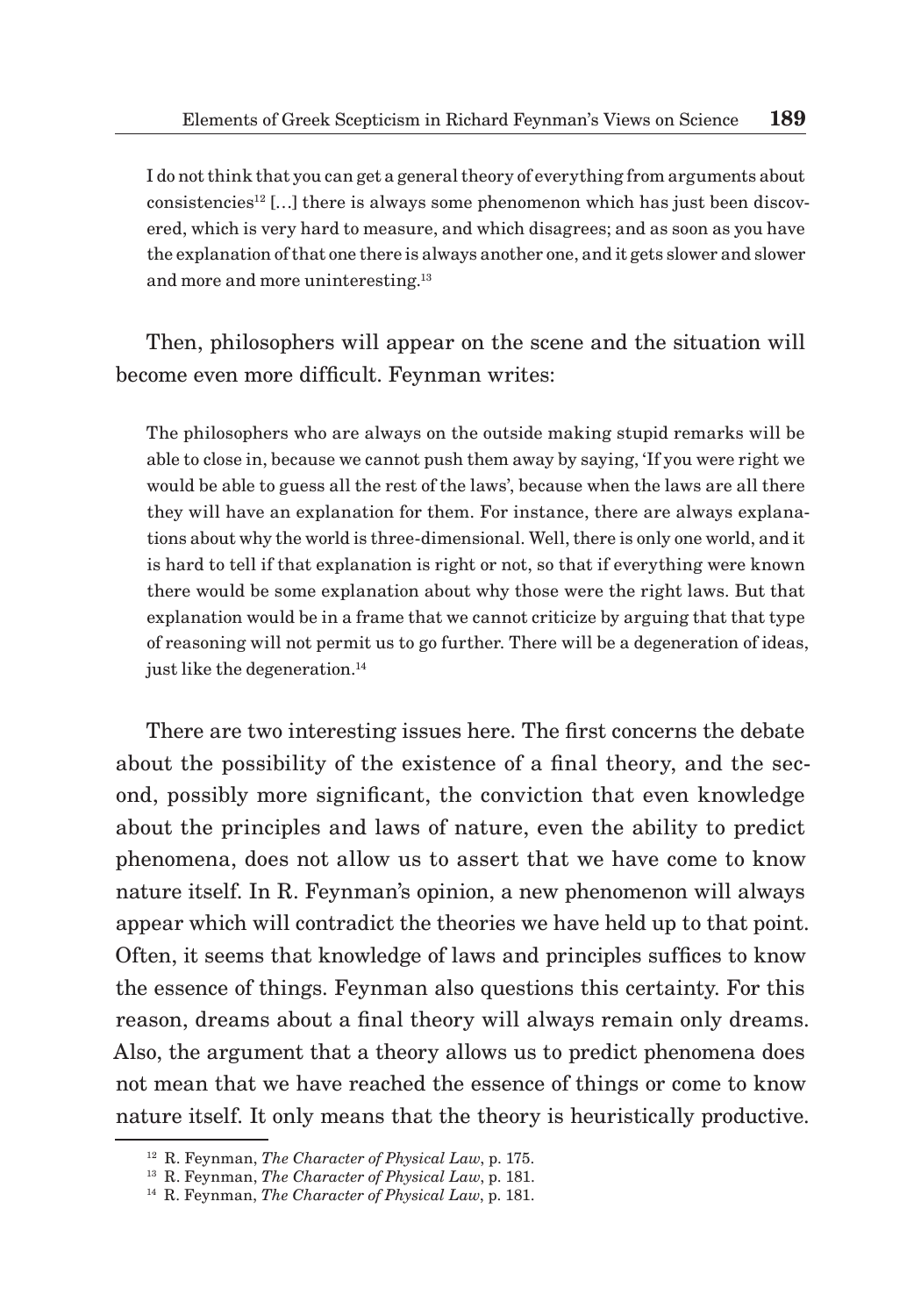We must keep in mind that false theories which allow us to predict phenomena correctly do exist. An example is Ptolemy's astronomical theory, which allowed for precise predictions of many phenomena, though it was based on completely false premises.

This situation makes it necessary to postulate the perpetual necessity of investigating our knowledge and the interpretations that we build on this knowledge. This is a barrier protecting us from two dangers: that of dogmatism and absolutism. Dogmatism is the defense at any cost of a once-accepted theory, whereas absolutism holds that our theory has reached the essence of things. The result is the acknowledgment that we know what the nature of the world is like, and our argumentation concentrates on proving that we are correct, while others are not. R. Feynman, like the skeptics, seems to warn against such behavior. We cannot reach the final nature of things. For this reason, the only wise position is maintaining the highest caution in making judgments on the nature of the world and its essence. This is why (as the skeptics propose), the proposition of suspending judgment [*epoché*], final judgment on the nature of things, seems right. It is worth making a reference to the history of science here. How many times has the conviction that essence of the world has been understood been declared? Such tendencies have been visible in all of the great theories. It is enough to cite Newton's theory and the conviction about its final character. Many theories turned out to simply be false, despite the fact that they correctly predicted phenomena. We cannot dismiss the situation in which nature turns out to be so rich that contradictory theories are confirmed.

R. Feynman is deeply aware of this situation, asserting that the only thing we can do is attempt to falsify unambiguous theories. He sees hope in this "methodological skepticism." For, he asserts, we cannot prove that an unambiguous theory is true. This unachievable longing becomes the basis of all dogmatism. Let us assume, Feynman says, that we have formulated an accurate hypothesis, calculated all the predictions that result from it, and seen that each time they are in accor-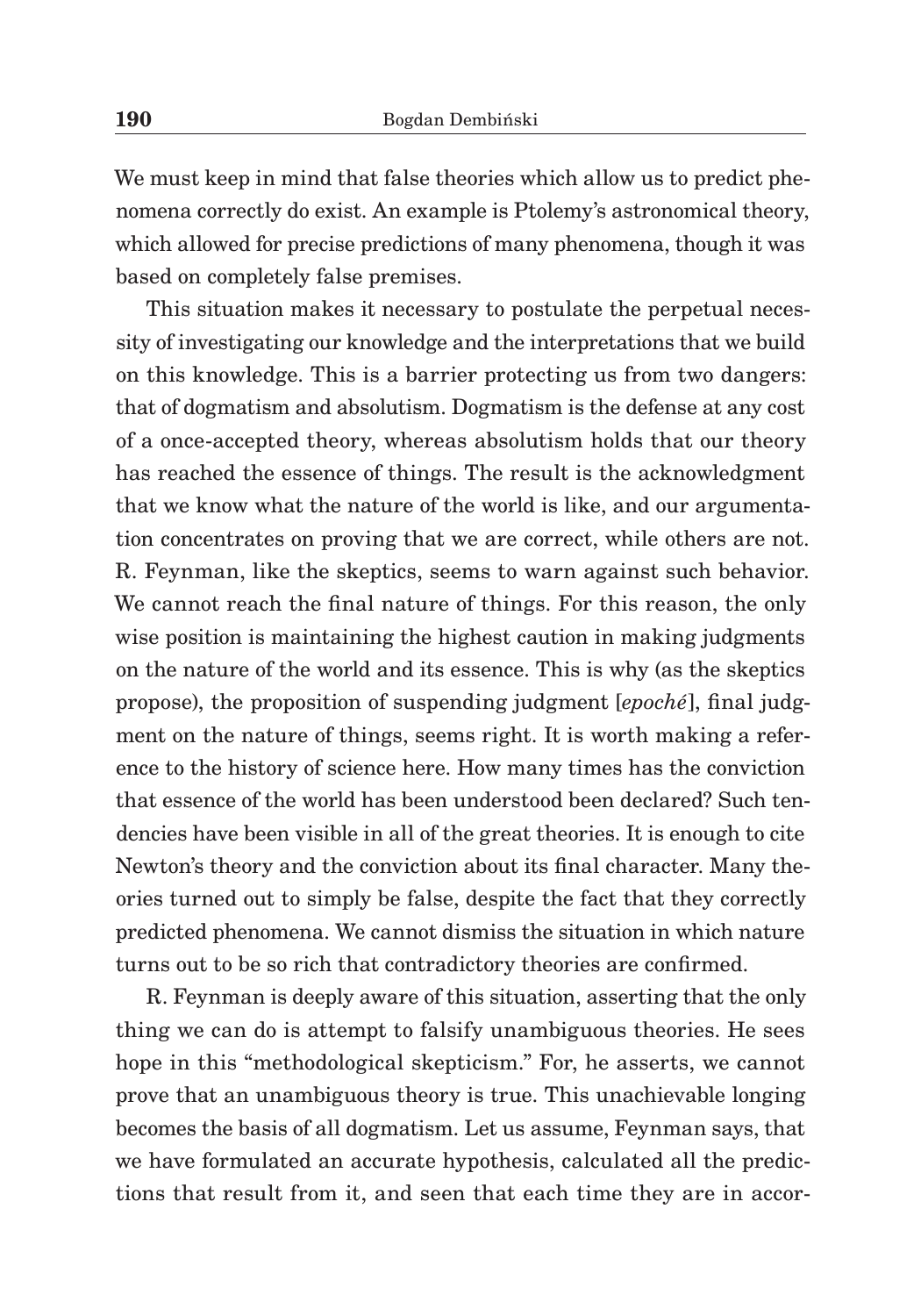dance with the results of the experiment. Does this mean that the theory is true? No, it only means that the theory has not been falsified. New experiments may be conducted and it may turn out then that the theory is false. We cannot exclude this possibility. We cannot prove the truth of a theory or hypothesis. We can only demonstrate its falsehood. This protects us from dogmatism. At the same time, it puts forth the methodological postulate of conducting experiments and studies especially when we have the chance to demonstrate that a theory is… false. As Feynman states: "we are trying to prove ourselves wrong as quickly as possible, because only in that way can we find progress."<sup>15</sup> "We never are definitely right, we can only be sure we are wrong. However, it is rather remarkable how we can have some ideas which will last so long."16 Certainty is only the certainty of demonstrating falsehood. But, it is key to remember, this certainty is not the same as confirming truth. Usually, it is said that if something cannot be falsified, its truth has been confirmed. R. Feynman notes that if a theory or hypothesis cannot be falsified, this does not mean that it true, but we can have only some ideas which will last so long.<sup>17</sup> In this case "last so long" takes the place of truth. "Last so long" refers to situations in which, in light of our state of knowledge at a given time, we acknowledge that a theory correctly describes the reality studied. This has nothing to do with truth understood as reaching the essence of things, or final knowledge of nature. "Last so long" is always temporary and can be questioned, or substituted by another "last so long" at any time.

In this situation, what criteria for evaluating theories should be accepted? R. Feynman's answer seems in agreement with the convictions of the ancient skeptics. Like the skeptic Carneades, R. Feynman asserts that the idea of probability should be substituted for the idea of truth, perhaps like Plato wanted in the *Timaeus*, acknowledging

<sup>15</sup> R. Feynman, *The Character of Physical Law*, p.158.

<sup>16</sup> R. Feynman, *The Character of Physical Law*, p.158.

<sup>17</sup> R. Feynman, *The Character of Physical Law*, p.158.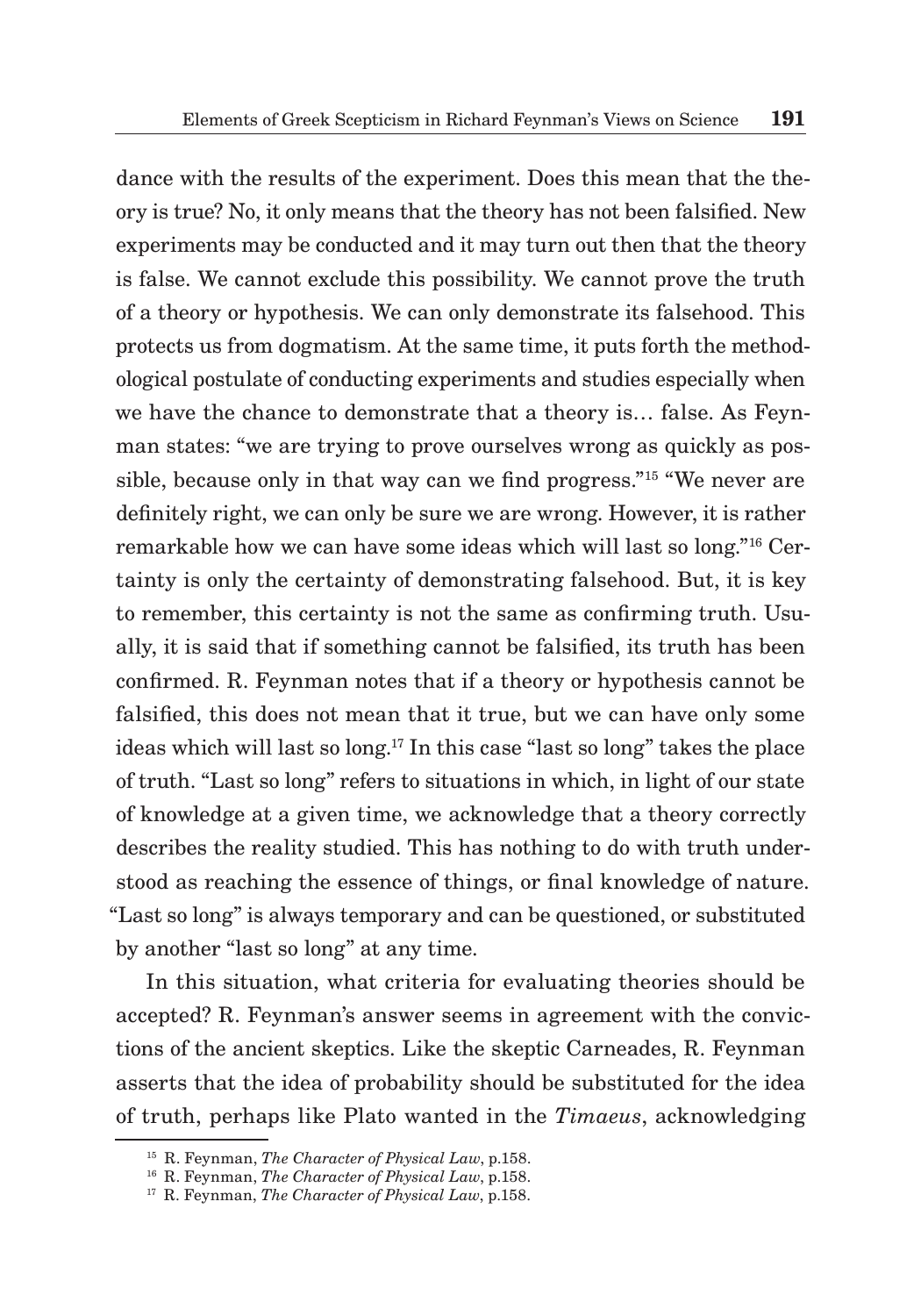probability as a sufficient criterion of describing the world.18 Carneades strengthened this conviction, asserting that within the bounds of scientific theory we can at most say that something is more or less probable. That being said, scientific theories should not express certainty, but only probability (*pithanon*).19 This guards against the accusation that skeptics are dogmatics declaring that the only certain thing is that nothing final can be said about nature. The theory of probability does away with this accusation (though it does not do away with others, like the problem of the criterion of probability itself). Theories can only be more or less probable. The theory which seems most probable should be accepted. At the same time, we must presume that it can change. We can find a confirmation of this in the history of science, when theories considered true and final had to be changed or rejected later. We always have to take into account only the approximate state. R. Feynman refers to the example of perfect and broken symmetries. The fact that nature is almost symmetrical, not perfectly symmetrical, excludes the idea that the theory of perfect symmetry can be corrected by the addition of a small "complication," which would explain the problem. Why are the orbits of other planets almost symmetrical? This is not connected with any small correction to perfect symmetry, but results from the existence of a very complex mechanism of tidal friction.<sup>20</sup> It is only an intuition that nature is perfectly symmetrical. No one knows how it is in truth. R. Feynman suggests the consideration of two different theories, which both lead to the same predictions and are equally proven experimentally. There is no scientific criterion which would allow us to choose one of them. Only the psychological aspect, in his opinion, would lead these two theories to be treated as non-equivalent. For, one of them may lead to the appearance of new, interesting intuitions, while the second

<sup>&</sup>lt;sup>18</sup> "[R]emembering that both I who speak and you who judge are but human creatures, so that it becomes us to accept the likely account of these matters and forbear to search beyond it." Plato, *Timaeus*, 29d, trans. W. R. M. Lamb (Cambridge, MA: Harvard University Press and London: William Heinemann, Ltd, 1925). 19 Sextus Empiricus, *Adv. Math*., VII, 166–175.

<sup>20</sup> R. Feynman, "Seeking New Laws," pp. 167–168.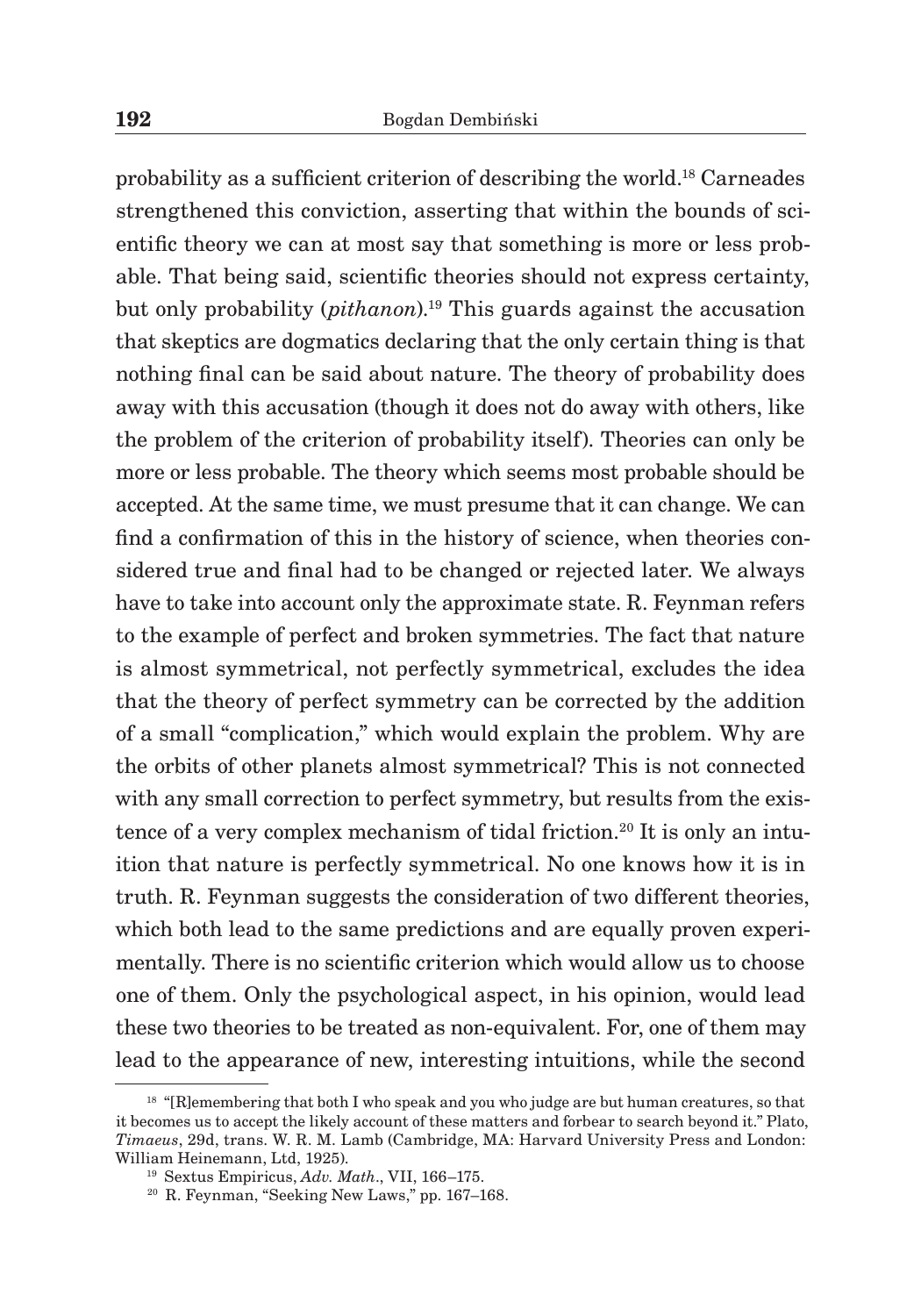renders this impossible. That is why we generally have several equivalent theories in store. We consider the one which points to more interesting consequences and more interpretive possibilities the better theory.<sup>21</sup>

The question of a theory's agreement with experience is essential here. This is no easy matter. Experience always refers to phenomena; these, on the other hand, are interpreted each time in light of the theory accepted at the time. We do not have "pure" experience at our disposal. The incompatibility of experience with a theory only indicates the theory's limitation, not the absolute value of experience itself. In the debate on the role of experience, the argument of effectiveness has always played an important role. A theory is good, as long as it is effective. R. Feynman suggests maintaining a great deal of caution and states: "for instance, Newton's ideas of time and space agreed with experiment very well, but in order to get the correct motion of the orbit of Mercury, which was a tiny, tiny difference, the difference in the character of the theory needed was enormous. The reason is that Newton's laws were so simple and so perfect, and they produced definite results."<sup>22</sup> A phenomenon which will completely change the form of hitherto accepted theories may appear: "sometimes that means that we have to reject some accepted ideas; in any case, in the past it always turned out that in situations like this it was the time-honored conviction that needed to be rejected."<sup>23</sup> There have been unusually effective theories that had to be rejected. This is an important warning, especially for those who view the essence of scientific theories in their effectiveness. This scientific "Machiavellianism" is dangerous, because it is etched into the myth of a scientific view of the world, for which effectiveness is identical with the essence of science. Scientific theories are not limited to an effective manipulation of the world. Above all, they are the method of its description, which allows for the understanding of certain aspects of nature. They change and are limited by the cog-

<sup>21</sup> R. Feynman, "Seeking New Laws," pp. 168–169.

<sup>22</sup> R. Feynman, "Seeking New Laws," p. 169.

<sup>23</sup> R. Feynman, "Seeking New Laws," p. 166.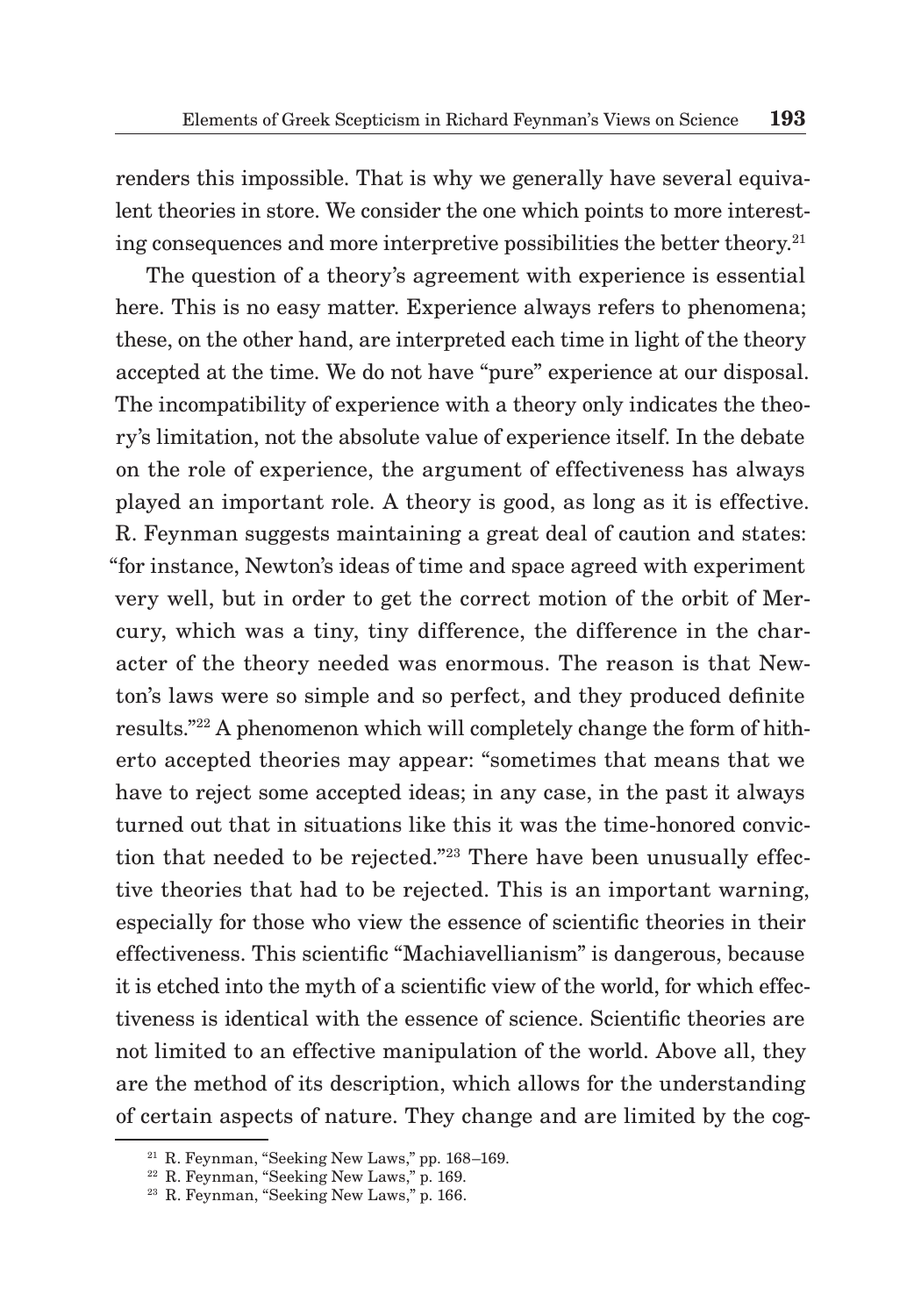nitive possibilities of the subject. R. Feynman predicts that the time of great discoveries in science will come to an end sometime. We will then gain an understanding of the world that will satisfy us. But, then, the situation may arise when "explainers" of the world, philosophers, will appear, and will attempt to—finally—justify such a theory. Such explanations will not be criticized. In the world of ideas, writes Feynman, a degeneration similar to the one great travelers speak of, when tourists appear in newly-discovered lands.<sup>24</sup> The threat of dogmatism may be great, and the debates between dogmatic schools—unpredictable in their consequences. Above all, the danger of "closing ourselves" to new areas of research appears—stagnation of thought, which petrifies when deprived of freedom. However, R. Feynman hopes that this will not happen.

His skeptical arguments, or rather their skeptical tone, cannot erase the differences visible in these propositions. We must indicate them, not only simply because they are present, but also to help us understand the modern form of skeptic argumentation that R. Feynman seems to represent. He is convinced of the existence of the basic components of matter, whose nature and existence cannot be questioned in any way. Our discernment of the world has rendered certain areas of it to be cognized to a large enough degree that knowledge about them is beyond any doubt. This refers above all to many behaviors of matter within the world of classical physics.<sup>25</sup> R. Feynman also thinks that we have at our disposal a precise methodology that allows for a verification of our hypotheses and the search for new laws: "in general, we seek new laws in the following way. First, we try to guess them. Then, we calculate the consequences of the hypothetical law to see if our intuition was correct. We compare the calculations with the results of experiments or direct observation to see if they agree. If the hypothesis does

<sup>24</sup> R. Feynman, "Seeking New Laws," p.173

<sup>&</sup>lt;sup>25</sup> "[O]ur theory of what goes on outside the nucleus of the atom seems precise and complete enough, in the sense that given enough time we can calculate anything as accurately as it can be measured." R. Feynman, "Seeking New Laws," p. 152.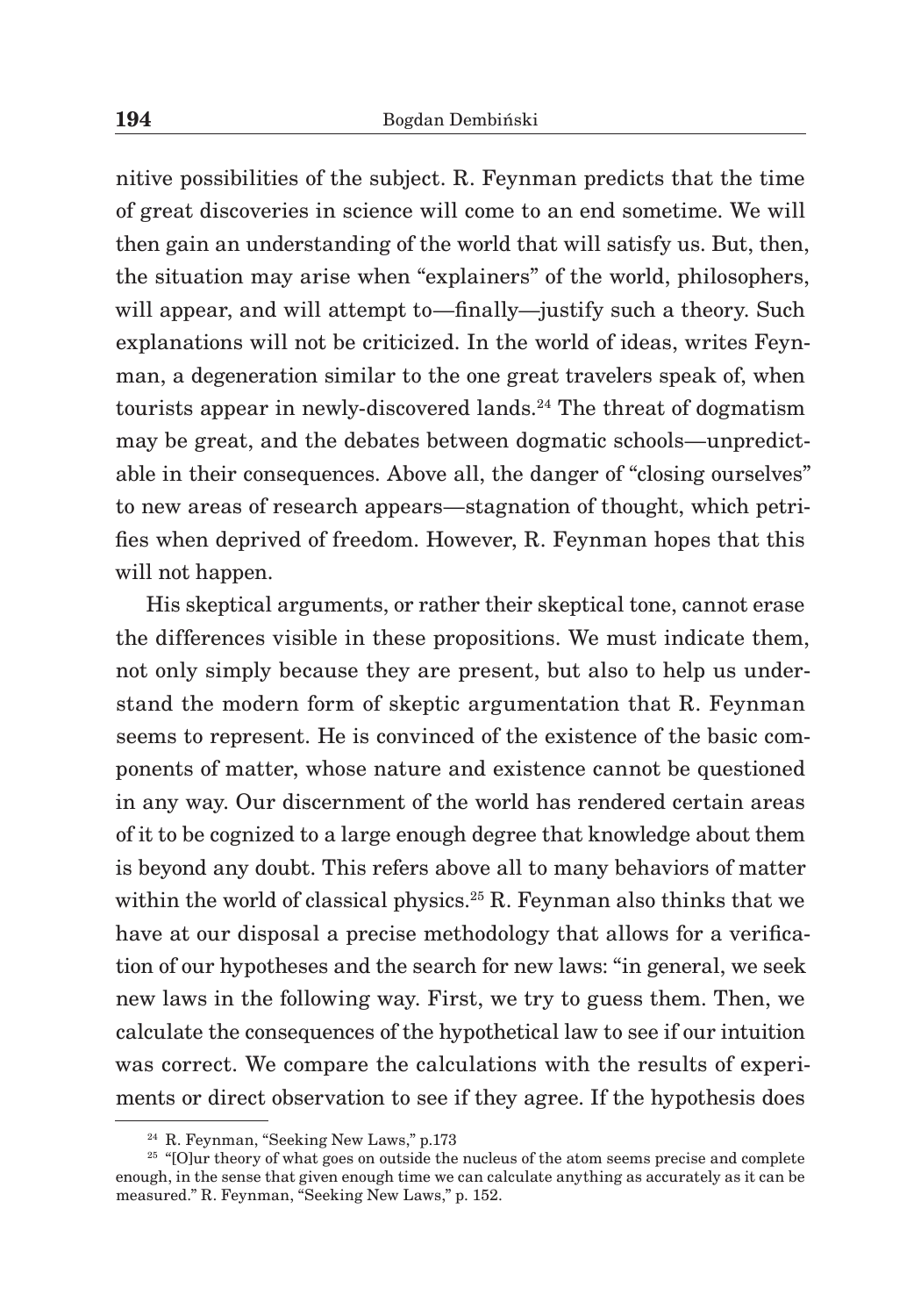not agree with experiment, it is false. This simple statement is the key to science."<sup>26</sup> We have at our disposal, then, a strong criterion that allows us to evaluate the value of scientific hypotheses. We can at least demonstrate which of them are false, which is very important. This is a lot, keeping in mind the skeptic's conviction about the impossibility of possessing such criteria. R. Feynman also accepts as important the principle proposed by W. Heisenberg, which states that in the natural sciences we should not make use of quantities that cannot be measured. Theories and conceptions must be of such a character and construction that the conclusions drawn from them may be compared with the results of experience. That is why above all we seek hypotheses that can be experientially verified and are measurable. R. Feynman suggests avoiding empty speculation here. This guards against the loss of rationality and the creation of arbitrary images of the world, which result solely from the interpretation of phenomena available to us. Feynman believes that different theories allow us to predict certain behaviors of nature with varying results. He presumes that some theories are better for this than others. That is why a good physicist knows several different theoretically equivalent descriptions of the same phenomena and analyzes which of them allows him to draw more interesting conclusions. The point is "If you can find any other view of the world which agrees over the entire range where things have already been observed, but disagrees somewhere else, you have made a great discovery."27 R. Feynman also believes in the gradual process in which certain levels of reality appear that were previously inaccessible to us and not visible on our thought horizon. He also seems to represent the position which presumes that nature unveils itself before the cognizing subject "in layers," each time uncovering a hitherto unknown layer. We can understand and describe it relatively accurately, as occurs in the case of many areas of classical physics. At the same time, we can be sure that another layer

<sup>26</sup> R. Feynman, "Seeking New Laws," pp. 163–164.

<sup>27</sup> R. Feynman, "Seeking New Laws," p. 171.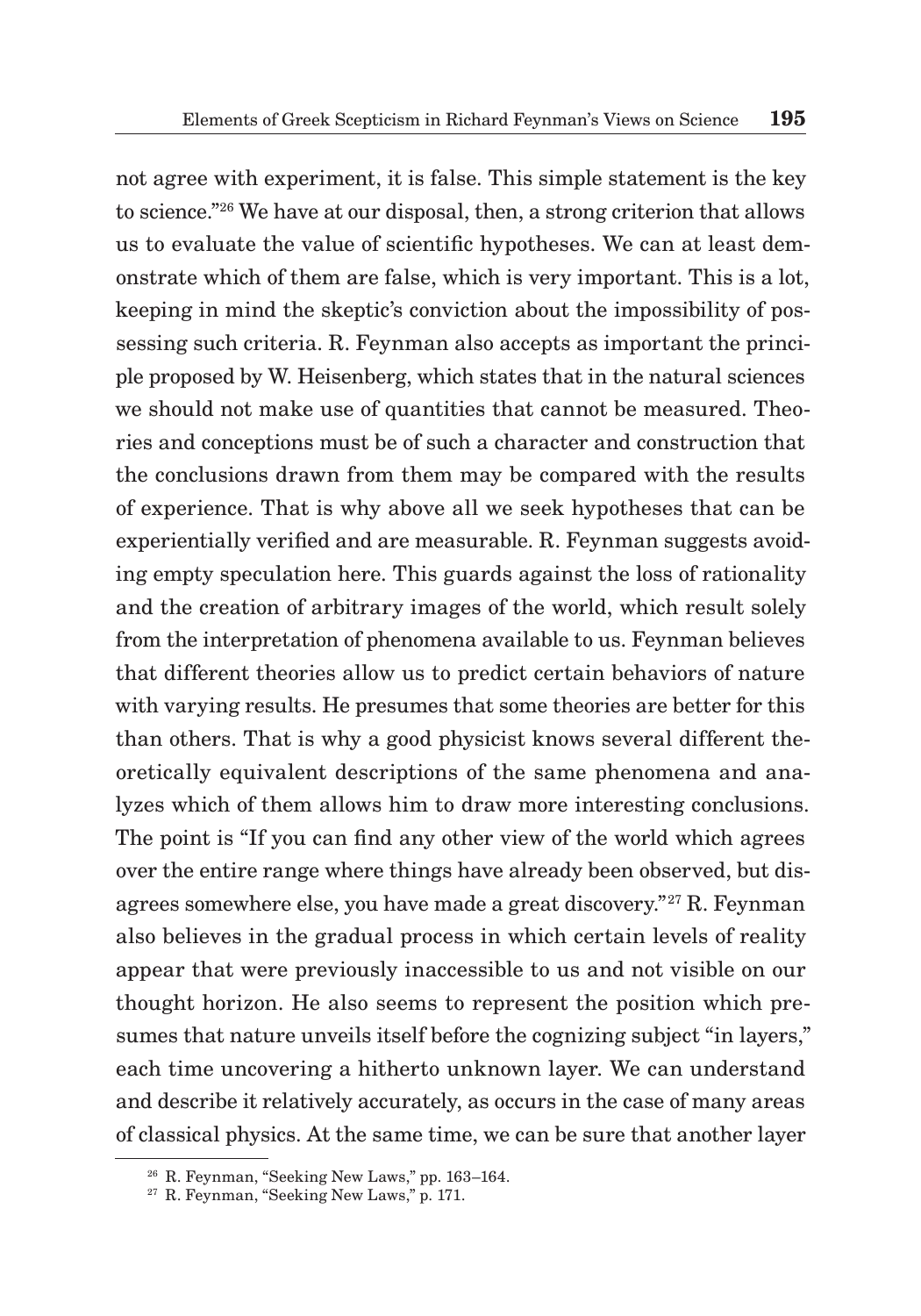will soon appear. R. Feynman states: "These guesses, incidentally, are often very different from what you have already seen—they take a lot of thought."<sup>28</sup> That is why we cannot assert that in uncovering the most recently studied layer, we reach the essence of things. Each layer carries with it only a part of the whole truth about nature. Within the scope cognitively accessible to us, the understanding of a given aspect of nature is possible, but always within this limited scope, which is connected with our subjective manner of cognition.

R. Feynman also believes that nature manifests itself through beauty and simplicity. Whenever we deal with beauty and simplicity, an indication appears that allows us to predict how nature will behave along with the possibility of understanding it properly. In place of the Cartesian ideals of clarity and distinctness, Feynman puts beauty and simplicity. He treats them as expressions through which nature manifests itself. At the same time, he is aware that in making such statements, he goes beyond science, if the latter is to be understood as natural science. Feynman asks: "What is it about nature that lets this happen, that it is possible to guess from one part what the rest is going to do? That is an unscientific question: I do not know how to answer it, and therefore I am going to give an unscientific answer. I think it is because nature has a simplicity and therefore a great beauty."<sup>29</sup> This is a peculiar statement. If we were to accept (as Feynman asserts) that the essence of science is the ability to make predictions about unknown phenomena on the basis of known phenomena, it turns out that the condition of such predictions is—beauty and simplicity. What are they in themselves, being that they decide about the essence of creating science to such a large degree? We can suspect, looking at R. Feynman's biography, that in science, as in his personal life, these two criteria were essential for him. This means that regardless of his declared distancing from philosophy, R. Feynman was immersed in it very deeply

<sup>28</sup> R. Feynman, "Seeking New Laws," p. 173.

<sup>29</sup> R. Feynman, "Seeking New Laws," p. 173.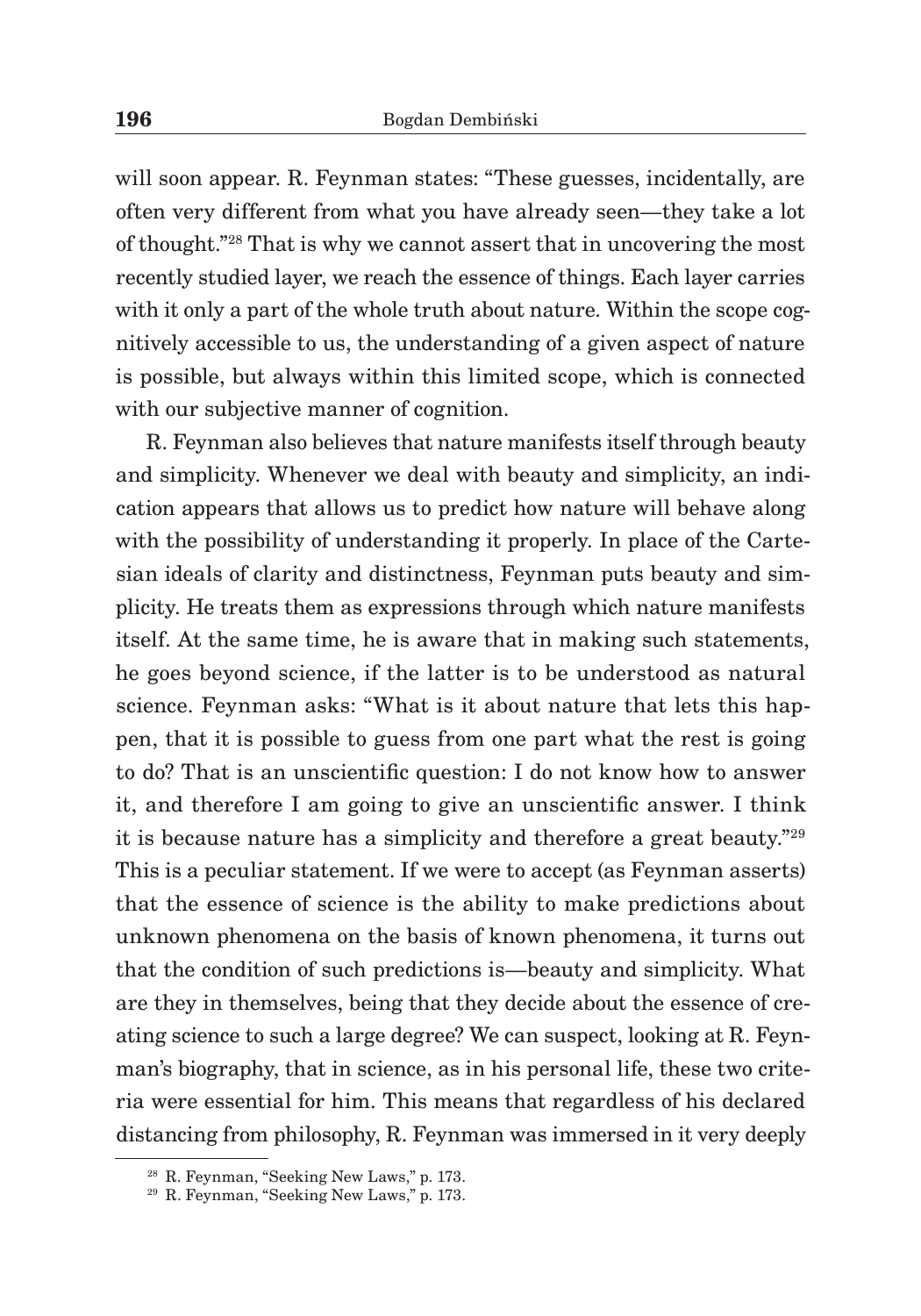and intuitively. He would most likely be surprised at the level of agreement between his views and those of the ancient skeptics. He would be in trouble if the time came to justify his thesis about the role of simplicity and beauty in science. He would probably have to verify his judgment about philosophers only making foolish comments. Do we lack physicists and mathematicians who make foolish comments?

R. Feynman's statements suggest that what we could call skepticism and attribute to him takes on a very original form. Feynman retains certain elements of Greek skepticism: his anti-dogmatism, conviction about the impossibility of final knowledge about nature, as well as the conviction about the limitations stemming from human cognition. At the same time, he goes beyond Greek skepticism, asserting that the possibility of creating a reasonably full description of certain structures or areas of nature that is manifest in experience exists. He also expresses faith in the existence of a criterion of beauty and simplicity, along with the intellectual capability to describe. The only thing he does not accept is the presence of "tourists" in science.